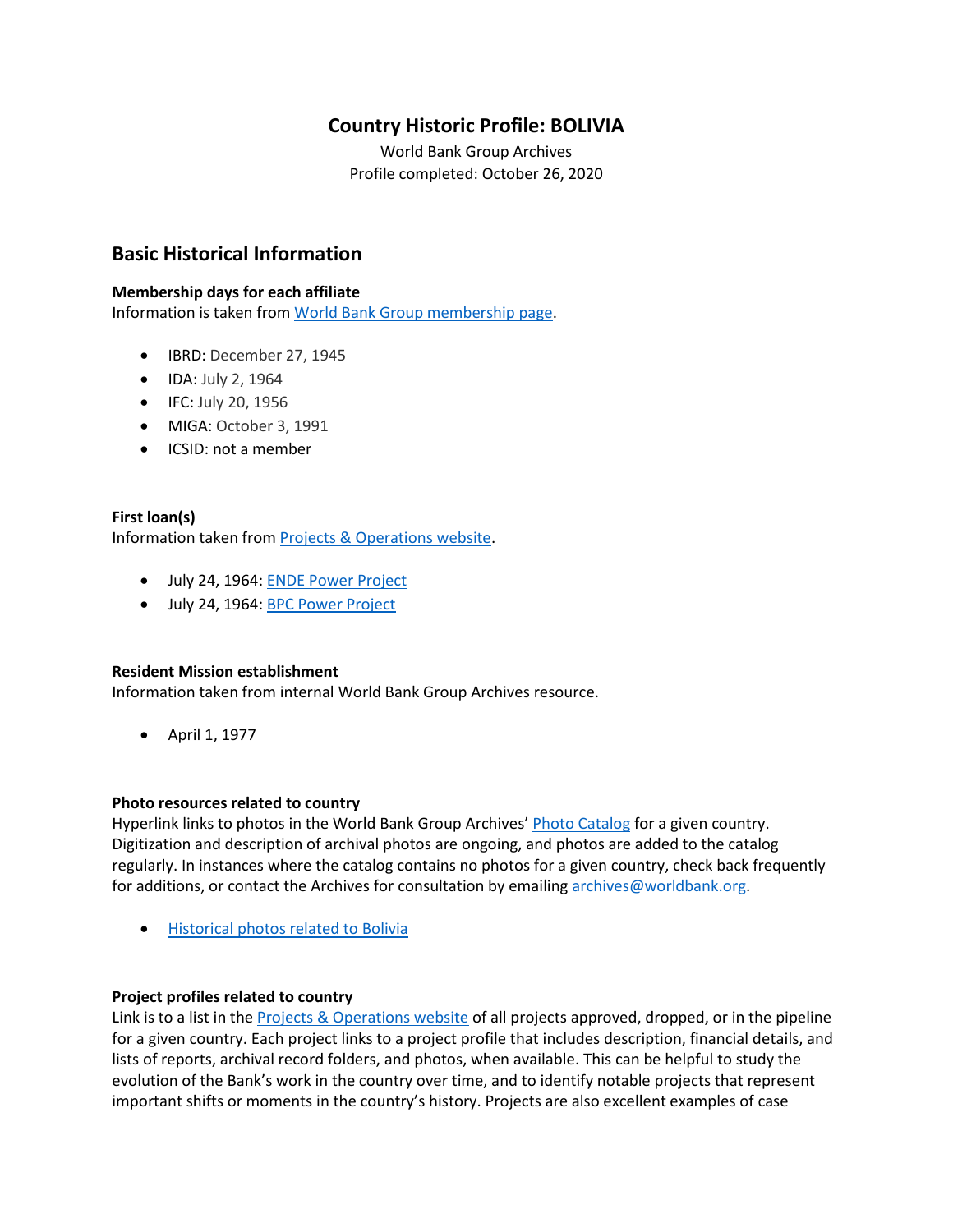studies of how the Bank made an impact in a particular sector. The WBG Archives have original records and other information related to these projects. Email [archives@worldbank.org](mailto:archives@worldbank.org) for guidance.

• Bolivian [project profiles in Projects & Operations](https://projects.worldbank.org/en/projects-operations/projects-list?countrycode_exact=BO)

#### **Description of operational records in Archives Holdings**

Archival records relating to Bank operations are described according to the ISAD(g) standard and are accessible in our [Archives Holdings catalog.](https://archivesholdings.worldbank.org/) Descriptions include lengthy organizational histories of the regional vice presidency responsible for operations in that region and a description of records created and transferred to the Archives by that vice presidency. The descriptions in the catalog can be helpful to understand the organizational context of Bank work, and to understand more about the content of the records in the Archives.

• [Records of the Latin America and Caribbean Regional Vice Presidency](https://archivesholdings.worldbank.org/records-of-latin-america-and-caribbean-regional-vice-presidency)

## **Chronology events**

Events have been selected from the Archivists' Chronology, an 800+ page resource compiled by Bank Group archivists over the course of the institution's history. Events chosen include important firsts, milestones and other events that evidence the country's development history and/or its relationship with the World Bank Group. The Archivists' Chronology is accessible on [this page.](https://www.worldbank.org/en/about/archives/history/timeline) This list of events can be helpful to determine if you'd like to dig deeper into any moments in the country's history of engagement with the Bank. The WBG Archives may have original records and other information about these events. Email [archives@worldbank.org](mailto:archives@worldbank.org) for guidance.

## **Bretton Woods Conference; Representatives of Bolivia Attend**

July 1-22, 1944

**IBRD Articles of Agreement Signed by Bolivia** December 27, 1945

**First Bank Mission to Bolivia Announced** March 10, 1948

**IFC Articles of Agreement Signed by Bolivia** July 20, 1956

**IDA Articles of Agreement Signed by Bolivia** June 21, 1961

**First Funding for Bolivia: BPC Power Project** July 24, 1964

**Comprehensive Transport Survey in Bolivia Announced** April 11, 1967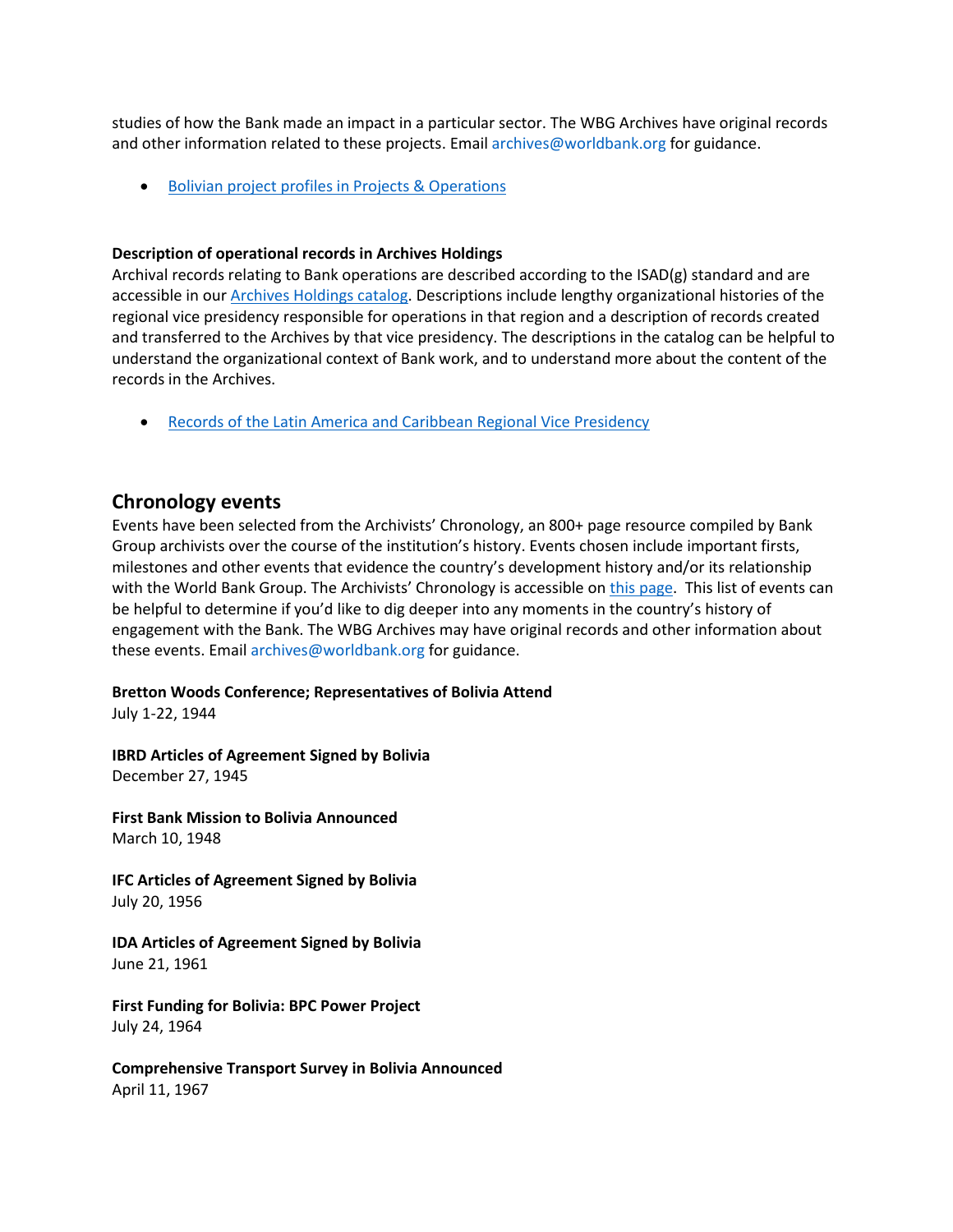**Resident Missions in Bolivia Established** 1977

**First Consultative Group for Bolivia Meeting** May 22, 1977

**Bolivia Suspends Debt Payments** May 3, 1984

**First Operation Under Debt-Reduction Facility for IDA-Only Countries; \$9.1 million to Bolivia**  March 1990

**MIGA Articles of Agreement Signed by Bolivia** October 3, 1991

**Bolivia Joins ICSID** July 23, 1995

**HIPC Debt Relief Package for Bolivia Approved** September 10, 1997

**Bolivia Pilot for Comprehensive Development Framework** June 18, 1999

## **World Bank Group Timeline Events**

Events are selected from th[e World Bank Group Timeline.](https://timeline.worldbank.org/#event-bretton-woods-conference-begins) The Timeline is an online platform created by the Archives designed to highlight the important events in the Bank Group's history and to illuminate those events through a variety of archival records, photos, video and audio clips, oral history transcripts, reports, and more.

None.

## **Early Country Economic Reports**

Reports have been selected from the [Documents & Reports website,](https://documents.worldbank.org/) a database of publicly available World Bank Group authored reports and publications dating to the opening of the Bank in 1946. Country economic reports selected here are, in many cases, some of the earliest economic studies ever published on Bank member countries. Reports discussing the whole economy of a country, rather than individual sectors, are prioritized in this list.

| The history and present position of the external debt of Bolivia                                | July 15, 1950   |
|-------------------------------------------------------------------------------------------------|-----------------|
| Review of the report of the United Nations mission of technical assistance to<br><b>Bolivia</b> | January 7, 1952 |
|                                                                                                 |                 |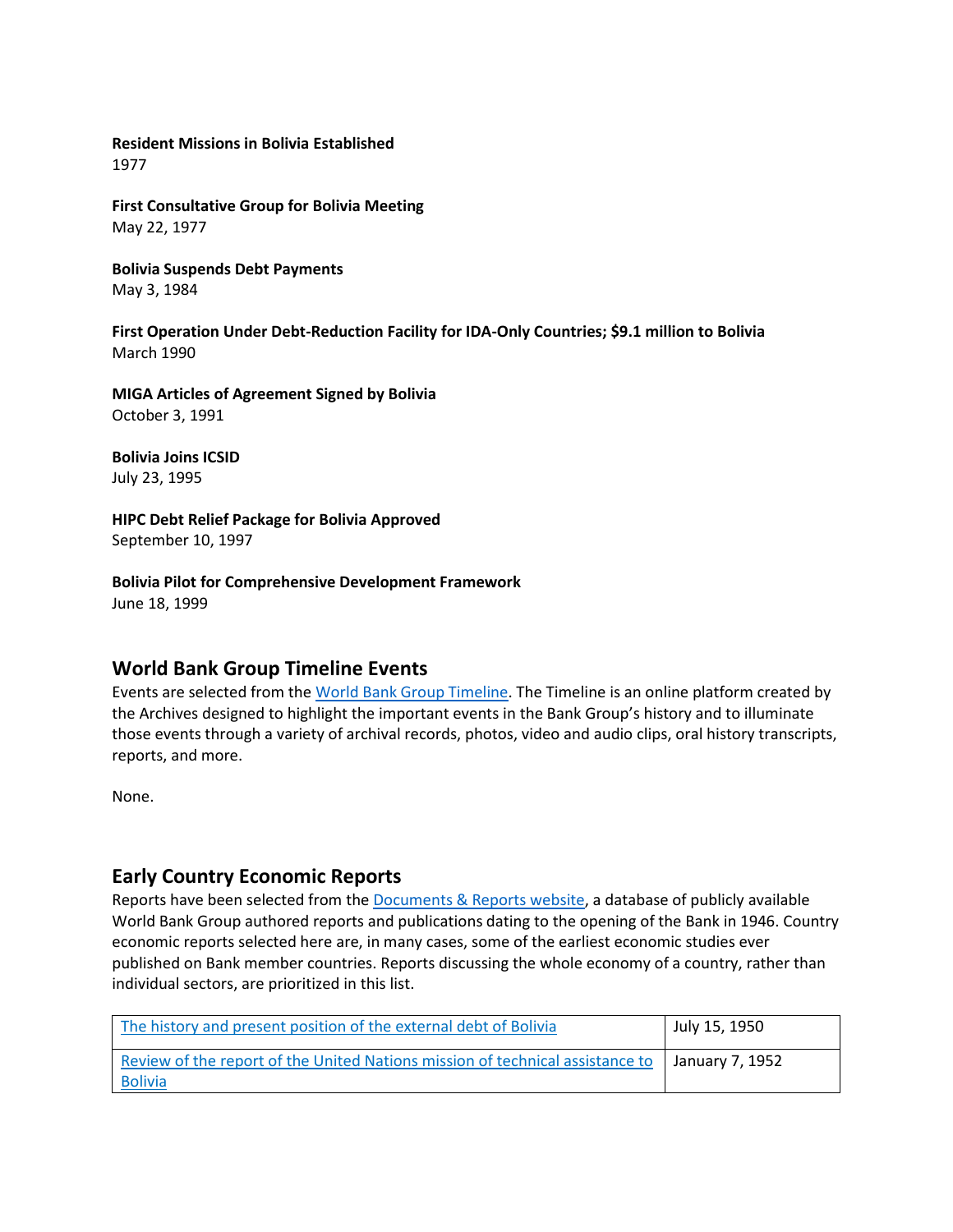| <b>Bolivia - The economy</b>                                                               | September 30, 1961 |
|--------------------------------------------------------------------------------------------|--------------------|
| <b>Bolivia - Current economic position and prospects</b>                                   | July 31, 1964      |
| Bolivia - Current economic situation and prospects                                         | January 31, 1967   |
| <b>Bolivia - Current economic position and prospects</b>                                   | February 28, 1969  |
| <b>Bolivia - Current economic position and prospects</b>                                   | May 31, 1970       |
| <b>Bolivia - Current economic position and prospects</b>                                   | October 31, 1971   |
| Bolivia - Current economic position and prospects                                          | November 30, 1972  |
| <b>Bolivia - Current economic position and prospects</b>                                   | July 31, 1975      |
| <b>Bolivia - Economic memorandum</b>                                                       | March 31, 1977     |
| Bolivia - Economic memorandum                                                              | November 30, 1978  |
| <b>Bolivia - Structural constraints and development prospects</b>                          | January 31, 1983   |
| Bolivia - Economic memorandum                                                              | August 31, 1985    |
| <b>Bolivia - Updating economic memorandum</b>                                              | December 15, 1986  |
| Bolivia - Updating economic memorandum: Bolivia - Updating Economic<br>Memorandum          | June 2, 1988       |
| Bolivia - Country economic memorandum                                                      | September 15, 1989 |
| <b>Bolivia - Poverty report</b>                                                            | October 3, 1990    |
| Bolivia - From stabilization to sustained growth                                           | October 1, 1991    |
| Bolivia's answer to poverty, economic crisis, and adjustment: the emergency<br>social fund | April 30, 1992     |
| Bolivia - Structural reforms, fiscal impacts and economic growth                           | October 14, 1994   |

# **Country Assistance Strategies**

List is based on a similar list compiled by World Bank's Secretary's staff. Introduced in 1990 and replaced by the Country Partnership Framework (CPF) in 2014, the CAS is an overview of each borrowing country's current economic situation and contains a discussion of its development challenges, prospects, and project-planning. CASs were often initially published as part of project documents but later on were published as standalone documents.

| <b>Country Strategies Included within Project Documents</b> |                 |  |
|-------------------------------------------------------------|-----------------|--|
| Bolivia - Structural Adjustment Program Project             | August 12, 1991 |  |
| <b>Bolivia - Municipal Sector Development Project</b>       | January 5, 1994 |  |
| <b>Stand-Alone Country Strategies</b>                       |                 |  |
| <b>Bolivia - Country assistance strategy</b>                | May 21, 1998    |  |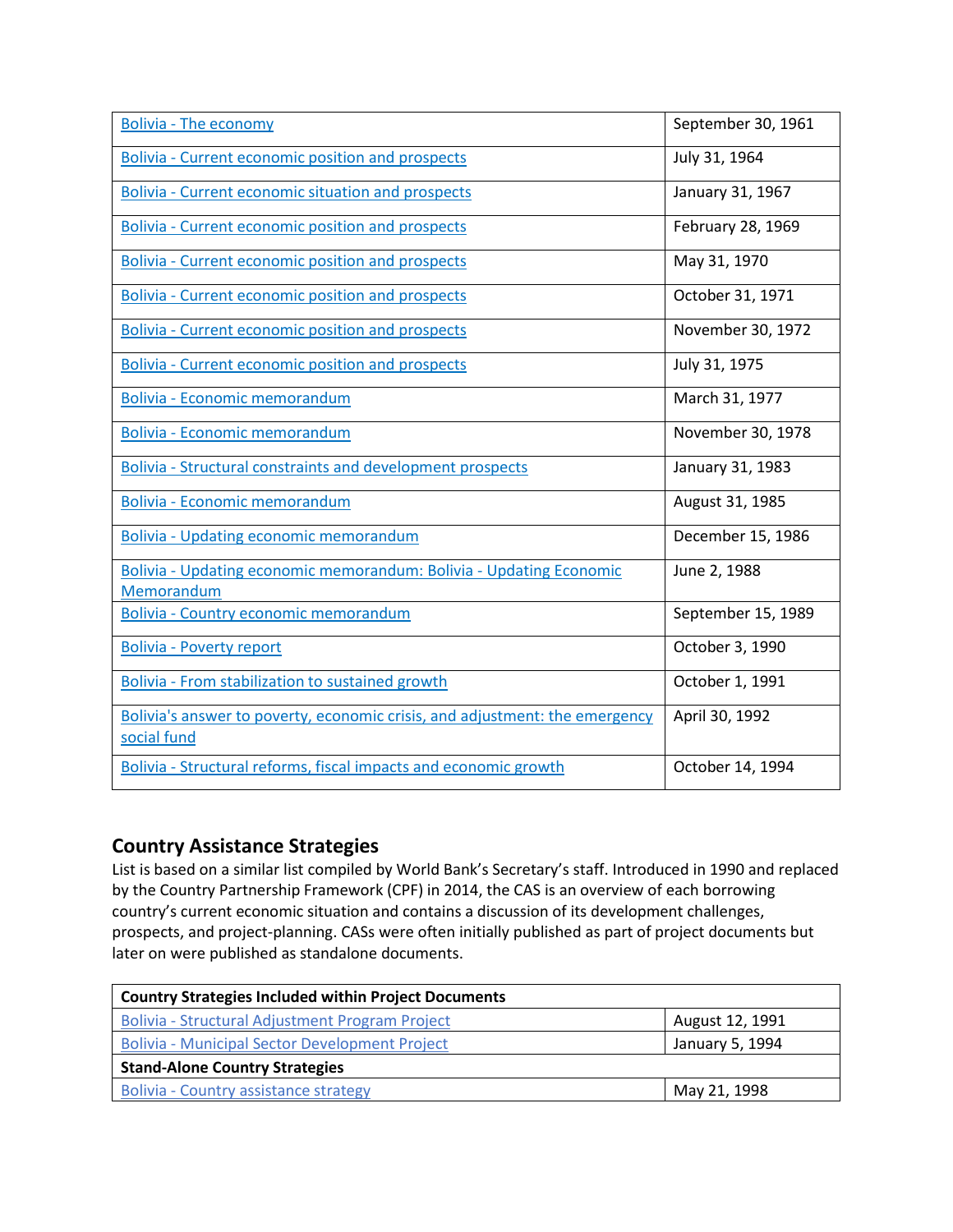| Bolivia - Country assistance strategy progress report                         | May 10, 2001     |
|-------------------------------------------------------------------------------|------------------|
| <b>Bolivia - Country Assistance Strategy</b>                                  | January 8, 2004  |
| <b>Bolivia - Interim Strategy Note</b>                                        | October 24, 2006 |
| Bolivia - Interim strategy note for the period FY2010-FY2011                  | April 9, 2009    |
| Bolivia - Country partnership strategy for FY2012 - 2015                      | November 1, 2011 |
| Bolivia - Country partnership strategy progress report for the period FY2012- |                  |
| 2015                                                                          | January 21, 2014 |
| Bolivia - Country partnership framework for the period FY16-FY20              | November 4, 2015 |
| Bolivia - Performance and Learning Review of the Country Partnership          |                  |
| Framework for the Period FY2016-2020                                          | May 31, 2018     |

# **Staff Newsletters**

Resources have been selected from the World Bank Group's [Documents & Reports website.](https://documents.worldbank.org/) The World Bank has produced a staff newsletter since 1947. The publication has changed its name twice: from International Bank Notes to Bank Notes in 1971 and then to Bank's World in 1982. The newsletter moved online in 2000 and physical publication ceased. In addition to offering news relating to Bank operations and country development, the newsletters were intended to foster a sense of community among staff by highlighting social events, marriages and births, arrival of new staff, recreational events, favorite cooking recipes submitted by staff, and features on different aspects of staff's home country and culture.

| <b>Bank notes</b>              | September 1, 1978 | "Mission's work in Bolivia is rewarding;        |
|--------------------------------|-------------------|-------------------------------------------------|
|                                |                   | resolves critical problems, says Res Rep"       |
| Bank's World -- Vol. 2, Iss. 8 | August 1, 1983    | "Consultant Lives at Sites to Gain Insight into |
|                                |                   | Bank Projects - Urban Planning Comes to Life"   |
| Bank's world -- Vol. 5, Iss. 6 | June, 1986        | "Bolivia's Bolsin: economic reform in action"   |
| Bank's World -- Vol. 1, Iss. 8 | June 3, 1997      | "Bolivian people given chance to be partners"   |
| Bank's World - Vol. 3, Iss. 1  | January 1, 1999   | "Bolivia shows that stabilization is not        |
|                                |                   | enough"                                         |
| Bank's World - Vol. 4, Iss. 2  | February 1, 2000  | "Strategic Forum 2000: Setting Priorities for   |
|                                |                   | Coming Year"                                    |

# **Oral histories**

Oral histories are selected from the World Bank Group Archives' [Oral History website.](https://oralhistory.worldbank.org/) The site contains transcripts of oral history interviews with departed staff and, in lesser number, Executive Directors and other individuals affiliated with or impacted by the World Bank Group. Interviews were conducted as part of an ongoing effort by the Archives to collect the personal stories and reflections of Bank Group staff. A portion of the interviews were conducted as research for publications. Each transcript provides a valuable first-person account of Bank activities and decision-making from the very beginning of its operations.

| Marcelo Selowsky  | <b>February 19, 1992</b>               |
|-------------------|----------------------------------------|
| Dennis N. de Trav | February 15 and 21, and March 22, 2006 |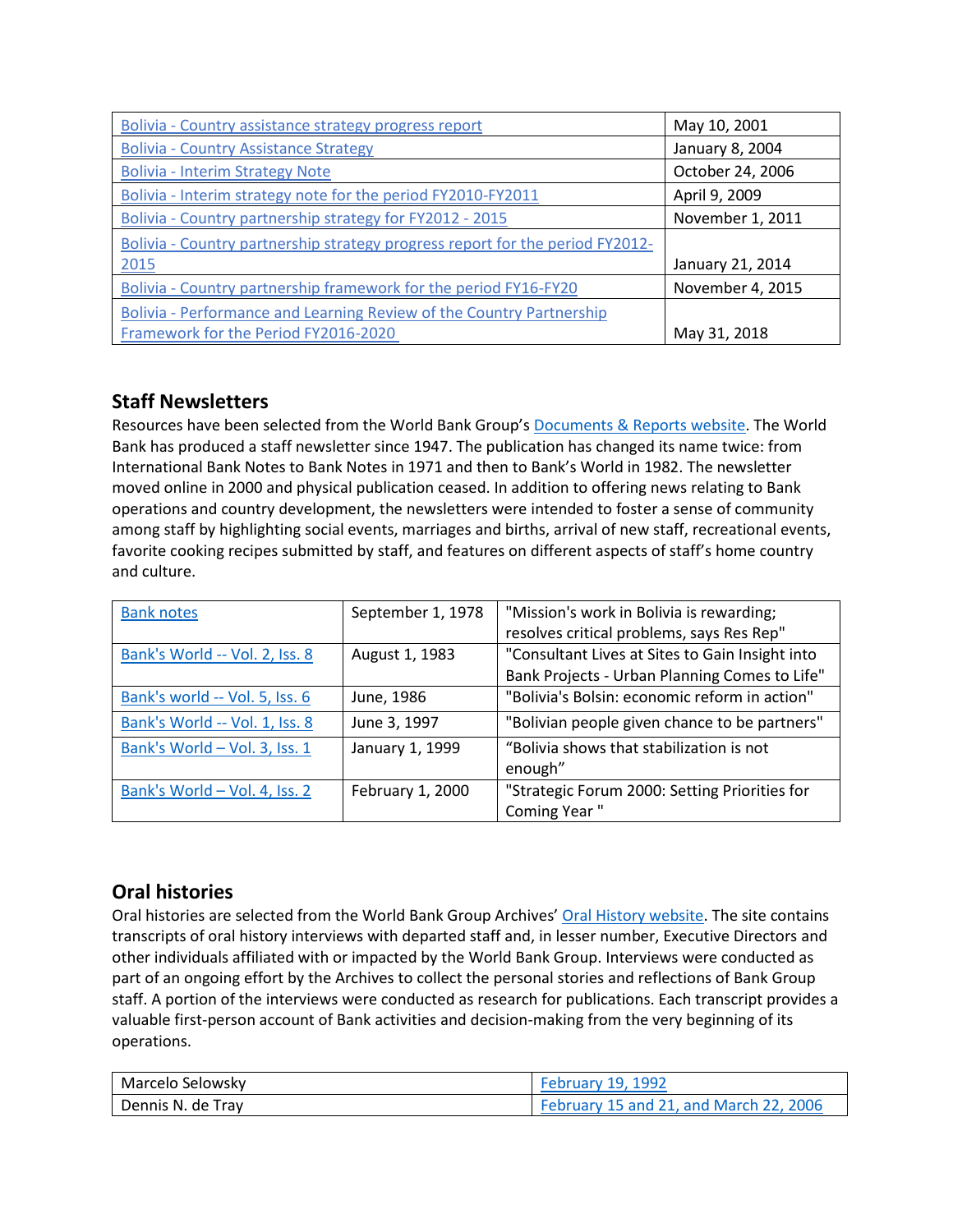| l Katherine Marshall | January 30 and 31, 2007 |
|----------------------|-------------------------|
| Ana-Maria Arriagada  | December 11, 2007       |
| l Connie Bernard     | October 20, 2016        |

## **Online exhibits**

Online exhibits are authored by World Bank Group staff and are accessible on both the Archives' [external site](https://www.worldbank.org/en/about/archives/history/exhibits) and as a [series of older exhibits](https://documents.worldbank.org/en/publication/documents-reports/documentlist?colti=World%20Bank%20Group%20Archives%20exhibit%20series) in the Documents & Reports website. Exhibits focus on notable personalities and accomplishments in the Bank Group's history.

None.

# **Executive Directors**

The list is based on the World Bank Group [Board of Directors website.](https://worldbankgroup.sharepoint.com/sites/wbsites/ExecutiveBoard/Pages/pc/About-the-Boards-05222019-155532/List-of-Executi-05222019-155839.aspx) The country following the name of each ED indicates their nationality.

| MOLLER, Victor (Chile)                | May 7, 1946       | October 8, 1948  |
|---------------------------------------|-------------------|------------------|
| BARREDA-MOLLER, Jose, (Peru)          | November 1, 1948  | October 31, 1950 |
| PEREZ-CHIRIBOGA, Guillermo, (Ecuador) | November 1, 1950  | October 31, 1952 |
| FERNANDEZ, Alfonso, (Chile)           | November 1, 1952  | October 31, 1954 |
| MEJIA-PALACIO, Jorge, (Colombia)      | November 1, 1954  | October 31, 1956 |
|                                       |                   |                  |
| PANE, Victor A., (Paraguay)           | November 1, 1956  | October 31, 1958 |
| BRIGNONE, Carlos S. (Argentina)       | November 19, 1958 | October 31, 1960 |
| HAUS-SOLIS, Juan (Bolivia)            | November 1, 1960  | October 31, 1962 |
| ILLANES, Fernando (Chile)             | November 1, 1962  | October 31, 1964 |
| SAN MIGUEL, Manuel (Argentina)        | November 9, 1964  | October 31, 1966 |
| ESCOBAR, Luis, (Chile)                | November 1, 1966  | October 31, 1968 |
| CARAM, Angel R., (Argentina)          | November 1, 1968  | October 31, 1970 |
| MEY, Luis B. (Argentina)              | November 1, 1970  | October 31, 1972 |
| TERSOGLIO, Jorge L. (Argentina)       | January 11, 1972  | April 5, 1974    |
| GAVALDA, Roberto (Argentina)          | April 6, 1974     | October 31, 1974 |
| BARRIOS TASSANO, Luis, (Uruguay)      | November 1, 1974  | October 31, 1976 |
| GUTIERREZ, Julio C., (Paraguay)       | November 1, 1976  | October 31, 1978 |
| SOLA, Angel Alberto (Argentina)       | November 1, 1978  | October 31, 1980 |
| BLANCO, David, (Bolivia)              | November 1, 1980  | October 31, 1982 |
| ZALDUENDO, Eduardo (Argentina)        | November 1, 1982  | October 31, 1984 |
| CORTI, Carlos (Uruguay)               | November 1, 1984  | June 30, 1985    |
| COATES, Kenneth (Uruguay)             | July 1, 1985      | October 31, 1986 |
| CAMARASA, Felix, A., (Argentina)      | November 1, 1986  | October 31, 1988 |
| MORALES, Raymundo, (Peru)             | November 1, 1988  | October 31, 1990 |
| CAMARASA, Felix, A., (Argentina)      | November 1, 1990  | October 31, 1992 |
| FLANO, Nicolas, (Chile)               | November 1, 1992  | October 31, 1994 |
| NOGUES, Julio (Argentina)             | November 1, 1994  | October 31, 1996 |
| CARIAGA, Juan, (Bolivia)              | November 1, 1996  | October 31, 1998 |
| GARCIA, Valeriano, (Argentina)        | November 1, 1998  | October 31, 2000 |